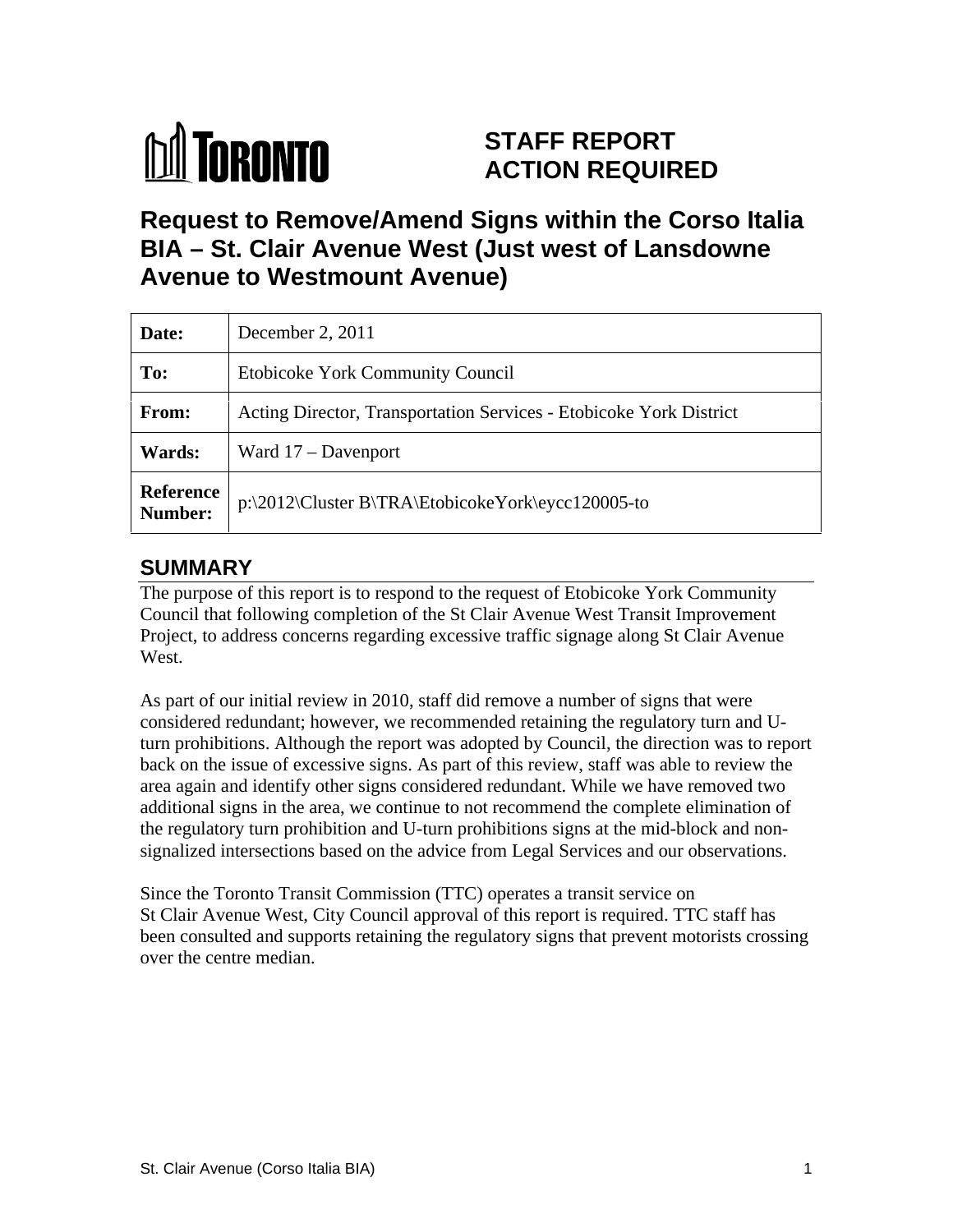# **RECOMMENDATIONS**

#### **Transportation Services recommends that City Council approve:**

1. Maintaining the minimum regulatory signing requirements on St Clair Avenue West between Lansdowne Avenue and Westmount Avenue.

#### **DECISION HISTORY**

City Council, at its meeting of June 23 and 24, 2008, approved the Road Alterations and Traffic Regulations for the St Clair West Avenue West Transit Improvement Project for the section between the Caledonia Road/Caledonia Park Road intersection and Vaughan Road (between Caledonia Road/Caledonia Park Road and Winona Drive, in the Etobicoke York District). This includes the area between Lansdowne Avenue and Westmount Avenue (Corso Italia BIA).

### **ISSUE BACKGROUND**

Transportation Services staff met with Councillor Palacio and representatives from the Corso Italia Business Improvement Area (BIA) in January 2010 to discuss their concerns with the number of existing traffic control signs installed within the BIA, including turn prohibitions, loading zones, "Do Not Enter" and oversized street name signs.

As a result of this meeting, staff did amend and remove a number of redundant signs. However, following our initial review, Councillor Palacio asked that this issue be addressed in a report to Etobicoke York Community Council. The approved recommendation (April 2010) was to report back to Etobicoke York Community Council following completion of the St Clair Avenue West Transit Improvement Project on the concerns regarding excessive traffic signage along St Clair Avenue West. A map of the area is Attachment 1.

# **COMMENTS**

The Preferred Design Concept approved by City Council for the St Clair Avenue West light rail transit (LRT) project includes two centre lanes reserved for exclusive use by streetcars and emergency vehicles protected by a raised, mountable (by emergency service vehicles) track bed. Since turning or through movements across the streetcar tracks is only possible at signalized intersections (where the track bed is flush with the road) it was necessary to prohibit left turn and through movements from all side streets, that intersect St. Clair Avenue West but are not controlled by traffic control signals. Due to the continuous centre median of the LRT, U-turns are prohibited in both directions on St. Clair Avenue West between all signalized intersections.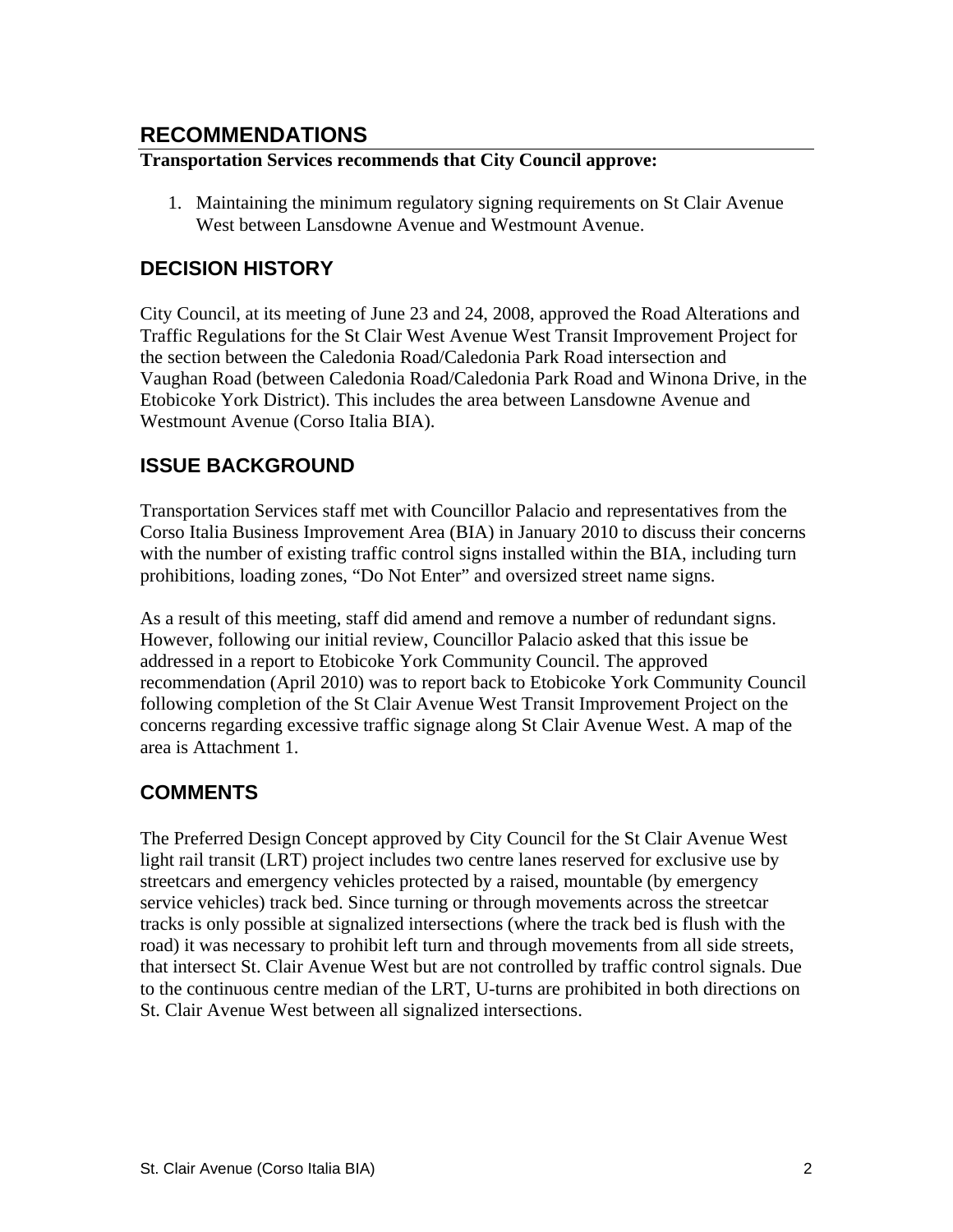The concern expressed to Transportation Services staff by the BIA is that these signs, especially the "No U-Turns", may be confusing to motorists. Although the signs are posted mid-block, between signalised intersections, and are intended to deter motorists from crossing over the LRT track bed, they feel some motorists may believe that the U-turns also apply at the next signalized intersection. This concern is despite that "U-turn Permitted" signs are posted at the signalized intersections where U-turns are allowed.

Staff was also questioned on the need for these mid-block "No U-turn" signs as the road is divided by a continuous raised concrete curb that separates the LRT right of way from the road. The Councillor and the BIA also had concern with the apparent proliferation of signage that they perceive as unnecessary.

Our review of the collision history on the section of St Clair Avenue West between Caledonia Avenue and Westmount Road for 2010 reveals two incidents with a motorist/cyclist mounting the curb to cross over the TTC tracks and being struck by a streetcar. The one incident involved a motorist turning left from St Clair Avenue to McRoberts Avenue (just west of the Corso Italia BIA) the other being a cyclist crossing the tracks at St Clarens Avenue.

Transportation Services staff reviewed both the number and location of existing "No U-Turn and No Left Turn" signs. As both are regulatory signs described in the Manual of Uniform Traffic Control Devices (MUTCD) in the Highway Traffic Act and the Ontario Traffic Manual (OTM), signing standards must be maintained to achieve driver compliance and to limit the City's liability.

City Legal confirms that without the "No U-Turns" and "No Left turn" signs, motorists could turn across the streetcar right-of-way; consequently, the signs and by-laws are required to allow for police enforcement. It should be noted that while the majority of the streetcar right-of-way contains continuous poured raised concrete curb, there are sections where the curb is depressed to allow for limited movements across the right-of-way (e.g. Prospect Cemetery). In addition, as the curb may not always be visible, especially during inclement weather, these signs are necessary to deter motorists from mounting the curb.

Based on our review, and the comments from Legal, we are not recommending the removal of all of the "No U-Turns" and "No Left turn" signs, however, as part of our review, we were able to remove two signs considered redundant. Specifically, a "Do Not Block Driveway" sign on St Clair Avenue West, immediately east of Lansdowne Avenue was removed as a similar sign was already posted at the TTC driveway. Also, an eastbound "No Left turn" sign was removed at Harvie Avenue as the appropriate "Do Not Enter" and One-Way arrows already exist at this intersection.

Although not in the Corso Italia area, as part of a separate review of signs on St Clair Avenue West, two Signal Ahead signs were removed in advance of Alberta Avenue. From the start of our review in 2010 until now, staff have removed eight signs in the Corso Italia BIA that were considered redundant.